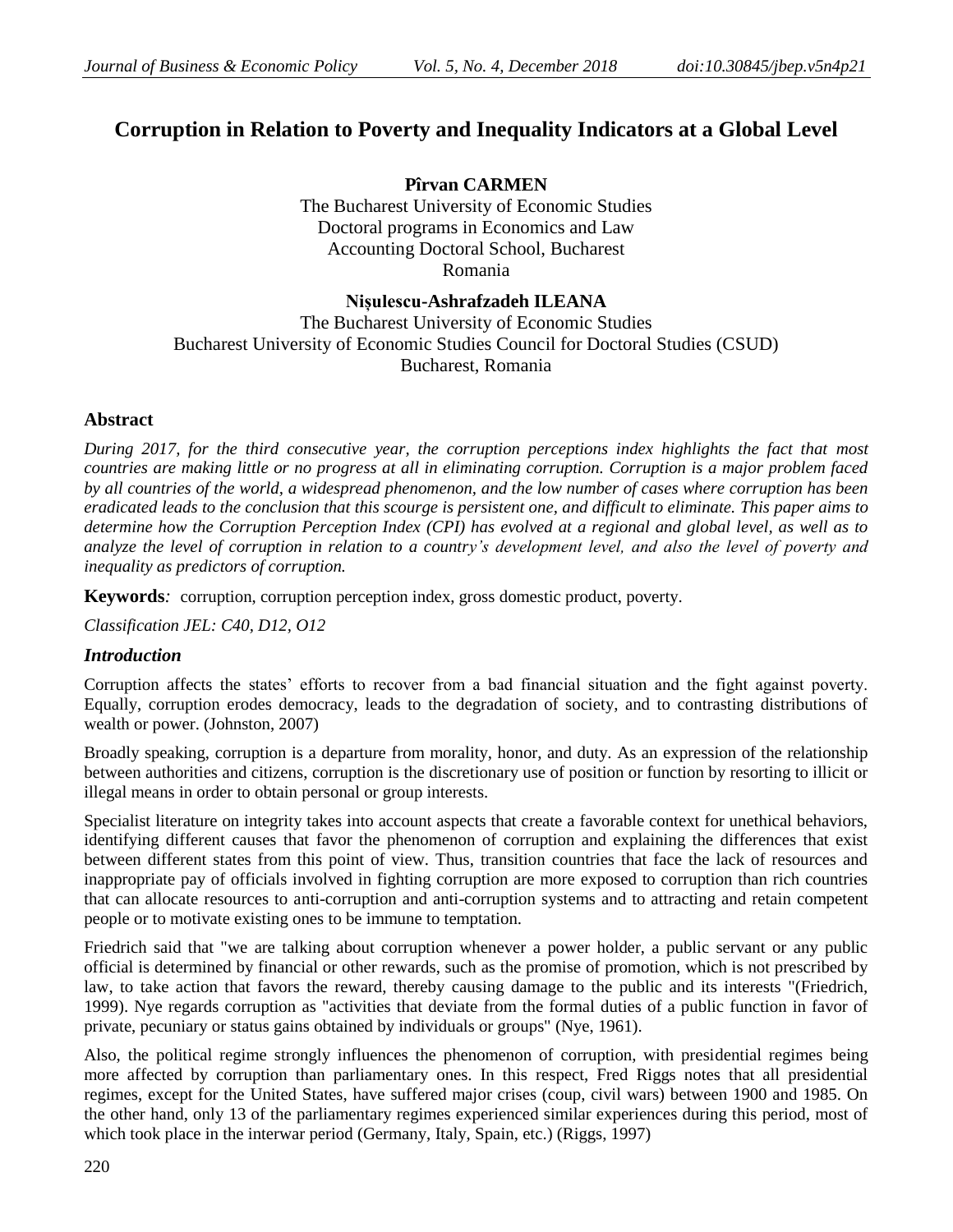The economic outlook for defining corruption provides an explanation for the much higher incidence and the much higher level of violation of public integrity rules in poor countries or in the ones transitioning towards democracy and a market economy, where resources are fewer, the salaries of civil servants are low and law enforcement systems are less effective, the probability of the offender getting punished being less likely. (Radu, L. and Gyula, G., 2010)

"Poverty" is defined as an economic condition generated by both the lack of money and basic living needs such as food, water, utilities and housing. There are different approaches and countless debates on poverty definition, but lack of safe and stable income, able to provide predictability of the continuous meeting of one's basic needs, are the key elements of absolute poverty indicators. Poverty can therefore also be defined as the economic condition of a lack of predictable and stable means to meet the basic needs of living.

The definition and the limits of poverty vary considerably between countries and nations. For example, wealthy countries generally use more generous poverty standards than poor nations. Even among the rich nations, standards are very different. Thus, there is a risk that figures will not ensure comparability between countries, even when the same method is used. (European Commission, 2010)

The Corruption Perceptions Index (CPI) is an instrument launched in 1995 by Transparency International that addresses corruption as a social phenomenon. The CPI is analyzed annually at the level of 180 countries monitored, indicating their position on corruption perceptions. The countries' ranking in the Transparency International ranking is based on a score of 0 to 100, where 100 is the lowest level of corruption.

The Transparency International Report for 2017 reveals corruption as a burden in more than two-thirds of states, despite attempts to combat global corruption. Reducing corruption is a lengthy process, but in recent years many countries have progressed too little or not at all. Over the past six years, the CPI score has improved significantly in several states, including Côte d'Ivoire, Senegal and the United Kingdom, while in other countries it has fallen, including Syria, Yemen and Australia.

In 2017, New Zealand and Denmark are in the top rankings with a score of 89 and 88 respectively. Syria, South Sudan and Somalia are ranked 14, 12 and 9 points respectively. The region with the best results is Western Europe with an average score of 66 points. The regions with the lowest results are Sub-Saharan Africa (average score 32), Eastern Europe and Central Asia (average score 34). (Transparency International, 2017)

As shown in the annex table no. 1, in terms of the Corruption Perceptions Index 2017, more than two-thirds of the 180 countries and territories are below the average from 0 (very corrupt) to 100 (without corruption).

### *Research Methodology*

The paper addresses a quantitative research of information collection (descriptive and experimental studies, surveys) and data analysis (statistics, content analysis).

The survey aims to detect how the Corruption Perceptions Index (CPI) has evolved over the period 2010-2017 globally, analyzing the perceptions of corruption per capita GDP and poverty and inequality as predictors of corruption.

The methodology of scientific research is predominantly qualitative and theoretical, and in order to achieve the proposed objectives, we have used specific methods to analyze the content of reports and studies, statistical records, analyzes and publications of various bodies, organizations and institutions such as Transparency International, World Bank, Eurostat. In this regard, we have collected data from Transparency International Global Corruption Barometer, Global Integrity and the European Commission, the European Anti-Fraud Office and the World Bank, with the aim of analyzing corruption-related variables in the world. Variables have been used regarding the dynamics of the corruption phenomenon, such as corruption perceptions index, GDP per capita and poverty as a predictor of corruption, and the indicator of inequality in countries of the world (GINI).

GINI represents "Multi-dimensional set of measures and actions in the fields of social protection, employment, housing, education, health, information and communication, mobility, security, justice and culture, aimed at combating social exclusion" (INSERT, 2014)

### *Research analysis*

The research starts from the premise that the analysis of the CPI's global evolution is important in the present context from the perspective of understanding and combating this phenomenon.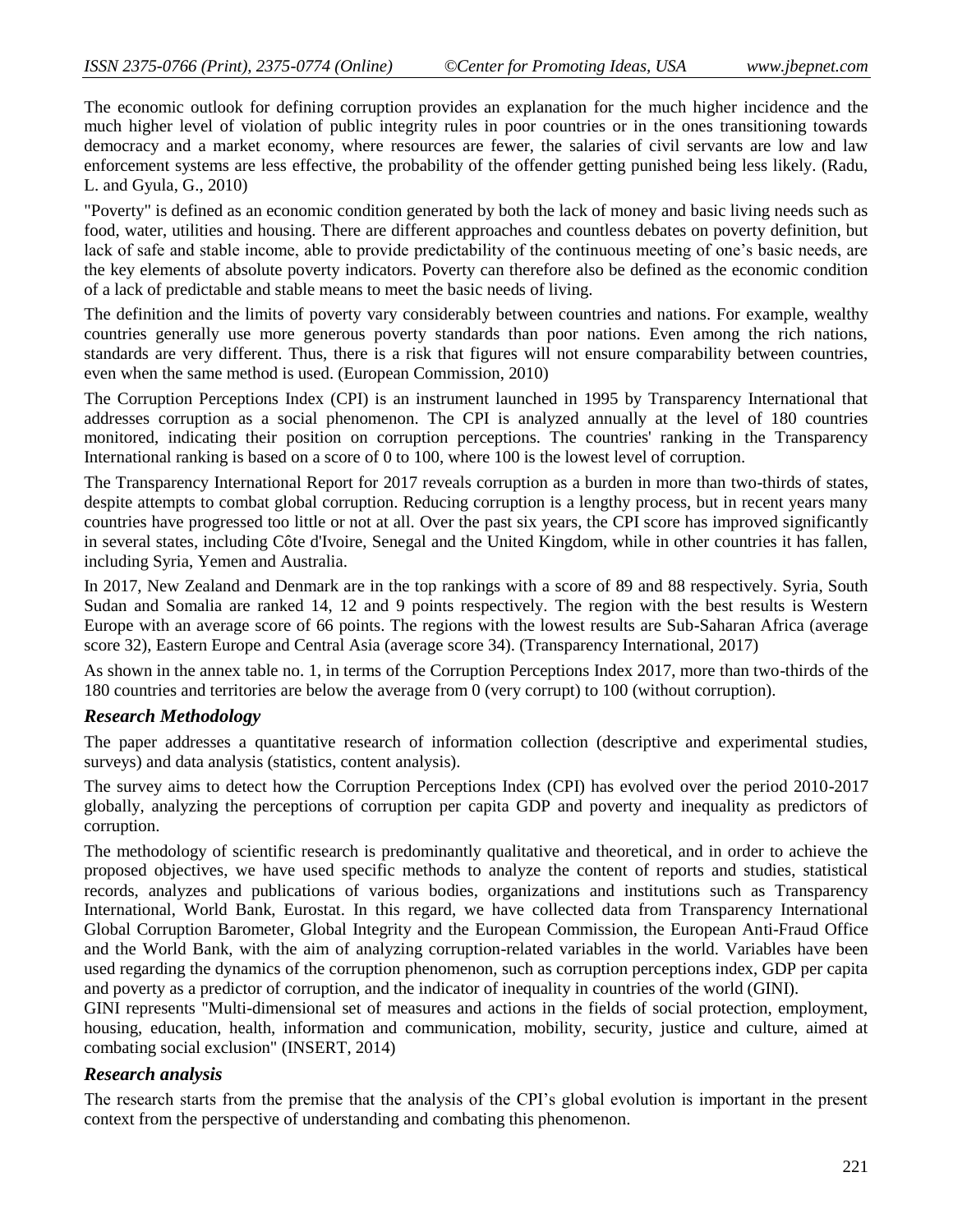Transparency International reports highlight the link between corruption and inequality, creating a vicious circle of corruption, unequal distribution of power in society, and unequal distribution of wealth. (Transparency International, 2017)

Considering that wealthy countries can allocate more resources to put in place preventive measures and, in general, to the anti-corruption systems, we have analyzed the corruption perception index against the level of country development, i.e. Gross Domestic Product (GDP) per capita. Chart no. 1 highlights the perceptions of corruption (CPI) per capita GDP, at the level of sample countries in the analysis, on all continents of the globe according to table no. 1. As we can see, there is a close link between the level of development and the perception of corruption.





Chart no. 1- made by authors, data source World Bank, Transparency International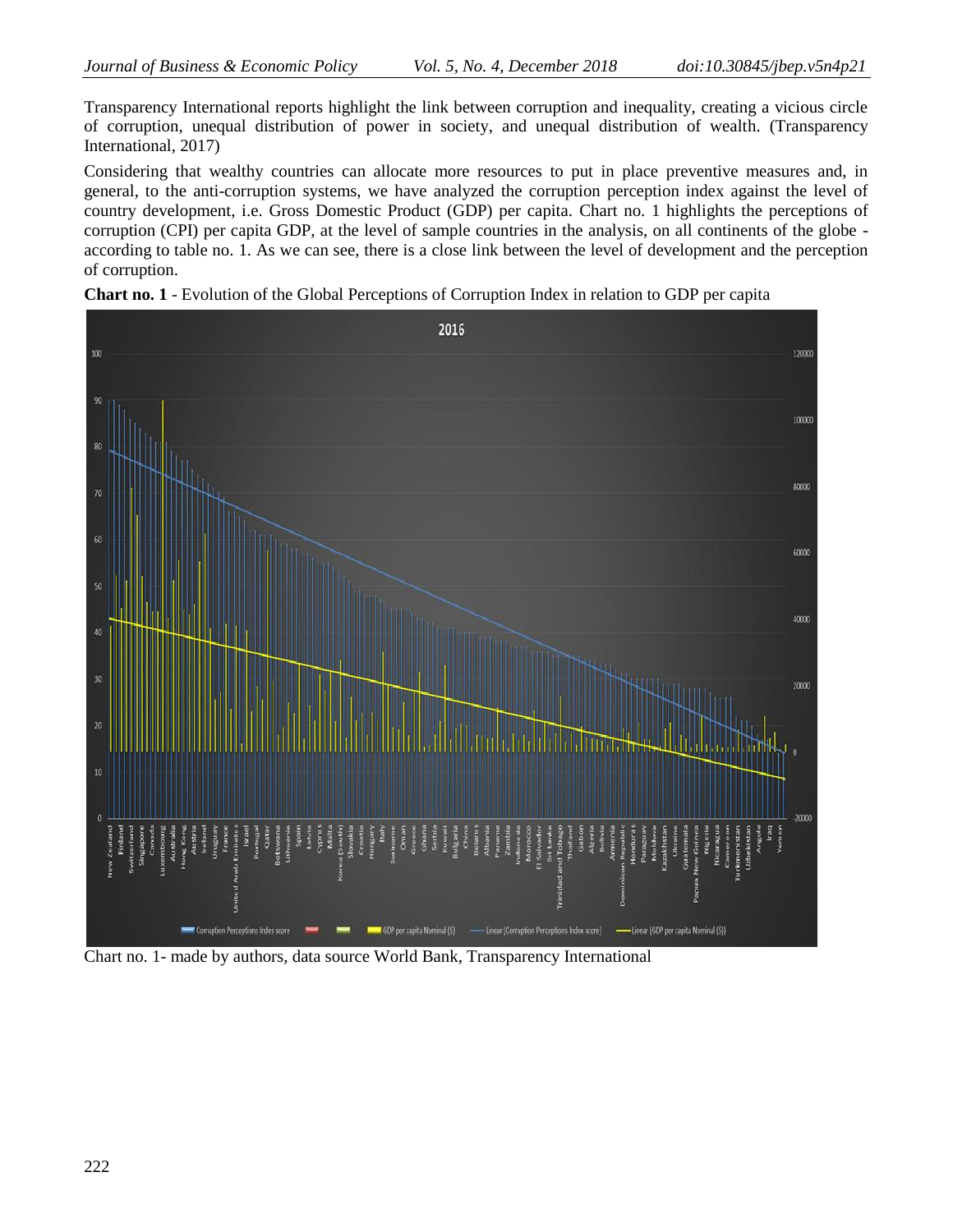| $\frac{t}{0}$<br>ż | Country                    | Perceptions<br>soore<br>Corruption<br>Index | capita<br>Nominal (\$)<br>GDP per | 등<br>ż | Country       | <b>Corruption</b><br>Perceptions<br>soore<br>Index | capita<br>al (\$)<br>GDP per<br>Nomin | $\frac{t}{0}$<br>ż | Country        | Perceptions<br>soore<br>Corruption<br>Index | capita<br>Nominal (\$)<br>ē<br>0<br>e<br>De | 5<br>ż | Country        | <b>Corruption</b><br>Perceptions<br>score<br>Index | DP per capita<br>Nominal (\$)<br>۵<br>تا | 5<br>ż | Country             | Perceptions<br>soore<br>Corruption<br>Index | DP per capita<br>Nominal (\$)<br>e<br>GDP | 5<br>ż | Country       | Perceptions<br>soore<br>Corruption<br>Index | capita<br>Nominal (\$)<br>a<br>0<br>e<br>GDP |
|--------------------|----------------------------|---------------------------------------------|-----------------------------------|--------|---------------|----------------------------------------------------|---------------------------------------|--------------------|----------------|---------------------------------------------|---------------------------------------------|--------|----------------|----------------------------------------------------|------------------------------------------|--------|---------------------|---------------------------------------------|-------------------------------------------|--------|---------------|---------------------------------------------|----------------------------------------------|
|                    | New Zeala                  | 90                                          | 38066                             |        | 26Bhutan      | 65                                                 | 2635                                  |                    | 51 Hungary     | 48                                          | 11903                                       |        | 76 Mongolia    | 38                                                 | 3704                                     |        | 101 Honduras        | 30                                          | 255                                       |        | 126 Venezuela | 17                                          | 10755                                        |
|                    | 2 Denmark                  | 90                                          | 53243                             |        | 27 Israel     | 64                                                 | 36557                                 |                    | 52 Romania     | 48                                          | 9439                                        |        | 77 Zambia      | 38                                                 | 1231                                     |        | 102 Mexico          | 30                                          | 8699                                      |        | 127 Iraq      | 17                                          | 4334                                         |
|                    | <b>SFinland</b>            | 89                                          | 43492                             |        | 28 Poland     | 62                                                 | 12309                                 |                    | 53 Italy       | 47                                          | 30294                                       |        | 78 Colombia    | 37                                                 | 5623                                     |        | 103 Paraguay        | 30                                          | 3986                                      |        | 128 Libya     | 14                                          | 6169                                         |
|                    | ! Sweden                   | 88                                          | 51604                             |        | 29 Portugal   | 62                                                 | 19759                                 |                    | 54 Saudi Arab  | 46                                          | 19922                                       |        | 79 Indonesia   | 37                                                 | 3636                                     |        | 104 Azerbaijan      | 30                                          | 3759                                      |        | 129 Yemen     | 14                                          | 1075                                         |
|                    | 5Switzerlan                | 86                                          | 79578                             |        | 30 Barbados   | 61                                                 | 15955                                 |                    | 55 Suriname    | 45                                          | 7347                                        |        | 80 The FYR o   | 37                                                 | 5060                                     |        | 105 Moldova         | 30                                          | 1872                                      |        | 130 Sudan     | 14                                          | 2381                                         |
|                    | 6 Norway                   | 85                                          | 71497                             |        | 31 Qatar      | 61                                                 | 60733                                 |                    | 56 Montenegr   | 45                                          | 6809                                        |        | 81 Morocco     | 37                                                 | 3101                                     |        | 106 Djibouti        | 30                                          | 1908                                      |        |               |                                             |                                              |
|                    | /Singapore                 | 84                                          | 53053                             |        | 32 Slovenia   | 61                                                 | 21370                                 |                    | 57 Oman        | 45                                          | 15080                                       |        | 82 Argentina   | 36                                                 | 12425                                    |        | 107 Kazakhsta       | 29                                          | 7138                                      |        |               |                                             |                                              |
|                    | 8 Netherland               | 83                                          | 45210                             |        | 33 Botswana   | 60                                                 | 5082                                  |                    | 58 South Afric | 45                                          | 5018                                        |        | 83 El Salvado  | 36                                                 | 4330                                     |        | 108 Russia          | 29                                          | 8838                                      |        |               |                                             |                                              |
|                    | 9 Canada                   | 82                                          | 42319                             |        | 34 Dominica   | 59                                                 | 7412                                  |                    | 59 Greece      | 44                                          | 18078                                       |        | 84 Maldives    | 36                                                 | 9247                                     |        | 109 Ukraine         | 29                                          | 2052                                      |        |               |                                             |                                              |
|                    | 10 Germany                 | 81                                          | 42326                             |        | 35 Lithuania  | 59                                                 | 14899                                 |                    | 60 Bahrain     | 43                                          | 24119                                       |        | 85 Sri Lanka   | 36                                                 | 3870                                     |        | 110 Iran            | 29                                          | 5124                                      |        |               |                                             |                                              |
|                    | 11 Luxembou                | 81                                          | 105829                            |        | 36 Costa Rica | 58                                                 | 11749                                 |                    | 61 Ghana       | 43                                          | 1551                                        |        | 86 Peru        | 35                                                 | 5727                                     |        | 111 Guatemala       | 28                                          | 4102                                      |        |               |                                             |                                              |
|                    | 12United Kin               | 81                                          | 40412                             |        | 37 Spain      | $58\,$                                             | 27012                                 |                    | 62 Solomon     | 42                                          | 2028                                        |        | 87 Trinidad an | 35                                                 | 16717                                    |        | 112 Myanmar         | 28                                          | 1307                                      |        |               |                                             |                                              |
|                    | 13 Australia               | 79                                          | 51593                             |        | 38 Georgia    | 57                                                 | 3908                                  |                    | 63 Serbia      | 42                                          | 5294                                        |        | 88 Philippines | 35                                                 | 2991                                     |        | 113 Papua Nev       | 28                                          | 2517                                      |        |               |                                             |                                              |
|                    | 14 lceland                 | 78                                          | 57889                             |        | 39 Latva      | 57                                                 | 14141                                 |                    | 64 Turkey      | 41                                          | 9317                                        |        | 89 Thailand    | 35                                                 | 5662                                     |        | 114 Lebanon         | 28                                          | 11271                                     |        |               |                                             |                                              |
|                    | 15 <mark> Hong Kong</mark> | 77                                          | 42963                             |        | 40Grenada     | 56                                                 | 9600                                  |                    | 65 Kuwait      | 41                                          | 26146                                       |        | 90 Timor-Lest  | 35                                                 | 2104                                     |        | 115 Nigeria         | 28                                          | 2260                                      |        |               |                                             |                                              |
|                    | 16 Belgium                 | 77                                          | 41491                             |        | 41 Cyprus     | 55                                                 | 23425                                 |                    | 66 Tunisia     | 41                                          | 3777                                        |        | 91 Gabon       | 35                                                 | 7741                                     |        | 116 Mauritania      | 27                                          | 1244                                      |        |               |                                             |                                              |
|                    | 17 Austria                 | 75                                          | 4456                              |        | 42 Czech Rep  | 55                                                 | 18326                                 |                    | 67 Bulgaria    | 41                                          | 7091                                        |        | 92 Guyana      | 34                                                 | 4492                                     |        | 117 Nicaragual      | 26                                          | 2115                                      |        |               |                                             |                                              |
|                    | 18The United               | 74                                          | 57294                             |        | 43 Malta      | 55                                                 | 24298                                 |                    | 68 Brazil      | 40                                          | 8587                                        |        | 93 Algeria     | 34                                                 | 4129                                     |        | 118 Banglades       | 26                                          | 1404                                      |        |               |                                             |                                              |
|                    | 19 Ireland                 | 73                                          | 6587                              |        | 44 M auritius | 54                                                 | 9322                                  |                    | 69 China       | 40                                          | 8261                                        |        | 94 Egypt       | 34                                                 | 3806                                     |        | 119 Cameroon        | 26                                          | 1303                                      |        |               |                                             |                                              |
|                    | 20 Japan                   | 72                                          | 37304                             |        | 45 Korea (Sor | 53                                                 | 27633                                 |                    | 70 India       | 40                                          | 1719                                        |        | 95 Bolivia     | 33                                                 | 3276                                     |        | 120 Kenya           | $26\,$                                      | 1522                                      |        |               |                                             |                                              |
|                    | 21 Uruguay                 | 71                                          | 15864                             |        | 46 Namibia    | 52                                                 | 4428                                  |                    | 71 Belarus     | 40                                          | 5092                                        |        | 96 Vietnam     | 33                                                 | 2164                                     |        | 121 Turkmenis       | 22                                          | 6694                                      |        |               |                                             |                                              |
|                    | 22 Estonia                 | 70                                          | 17896                             |        | 47 Slovakia   | 51                                                 | 16648                                 |                    | 72 Jamaica     | 39                                          | 4870                                        |        | 97 Armenia     | 33                                                 | 3596                                     |        | 122 Cambodia        | 21                                          | 1228                                      |        |               |                                             |                                              |
|                    | 23 France                  | 69                                          | 38537                             |        | 48 Malaysia   | 49                                                 | 9546                                  |                    | 73 Albania     | 39                                          | 4210                                        |        | 98 Pakistan    | 32                                                 |                                          |        | 1474 123 Uzbekistar | 21                                          | 2131                                      |        |               |                                             |                                              |
|                    | 24 Chile                   | 66                                          | 12910                             |        | 49 Croatia    | 49                                                 | 1858                                  |                    | Bosnia an      | 39                                          | 4289                                        |        | 99 Dominican   | 31                                                 | 7083                                     |        | 124 Republic of     | 20                                          | 1981                                      |        |               |                                             |                                              |
|                    | 25 United Ara              | 66                                          | 38050                             |        | 50 Jordan     | 48                                                 | 5092                                  |                    | 75 Panama      | 38                                          | 13515                                       |        | 100 Ecuador    | 31                                                 |                                          |        | 5997 125 Angola     | $18\,$                                      | 3360                                      |        |               |                                             |                                              |

#### **Table no. 1: Countries in CPI vs. GDP analysis**

Reporting the corruption perception index to the population's poverty level is relevant. Poverty is often defined by economic standards based on income levels and access to basic human needs such as food, water and housing. Poverty is often described as ranging from extreme to moderate. The World Bank is the main source of global information on extreme poverty and sets the international poverty line. The poverty line was revised in 2015 since then, a person is considered to be in extreme poverty if he lives with less than \$ 1.90 per day.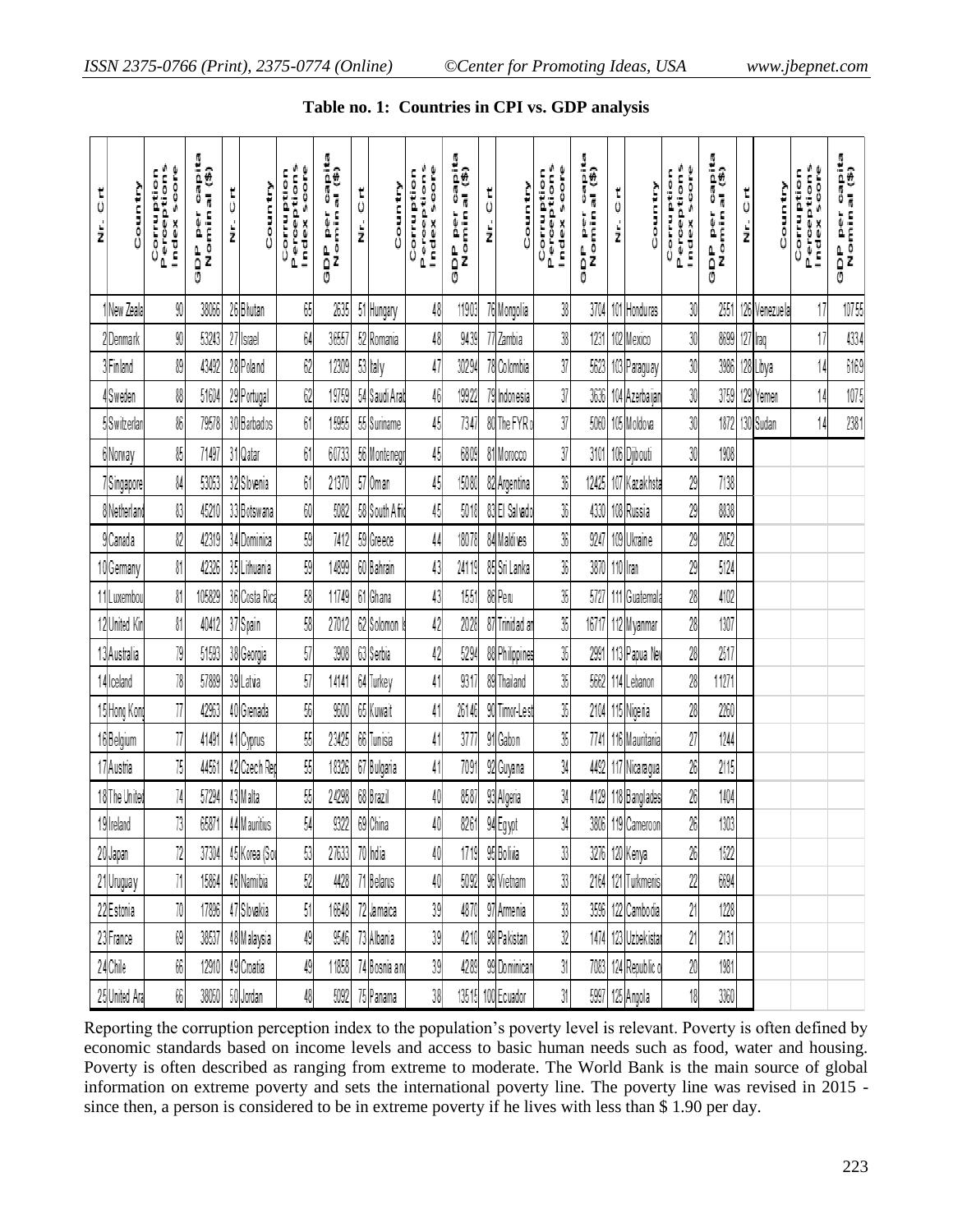This measure of poverty is based on the monetary value of a person's daily consumption. (Roser and Ortiz-Ospina, 2018) Taking into consideration the World Bank's ranking of countries, according to the percentage of their population, with an income less than \$ 1.90 purchasing power parity, and analyzing globally, according to chart no. 2 and 3 it can be seen that the Corruption Perceptions Index (CPI) decreases linearly as the poverty level increases.



**Chart no. 2 - Indicators of corruption perception in relation to the population's poverty level**

Chart no. 2 made by the authors, data source World Bank, Transparency International

**Chart no. 3 - Corruption Perceptions Index in relation with the Extreme Poverty Indicator (Percentage of population living with less than 1.90 USD per day)**



Chart no. 3 made by the authors, data source World Bank, Transparency International

The rankings describing the global corruption situation, the analysis made in the present paper (graphs 2 and 3 above), reporting the CPI to gross domestic product per capita (GDP), the population poverty level and the indicator of inequality indicates a higher degree of corruption in poor countries and a lower degree in rich ones.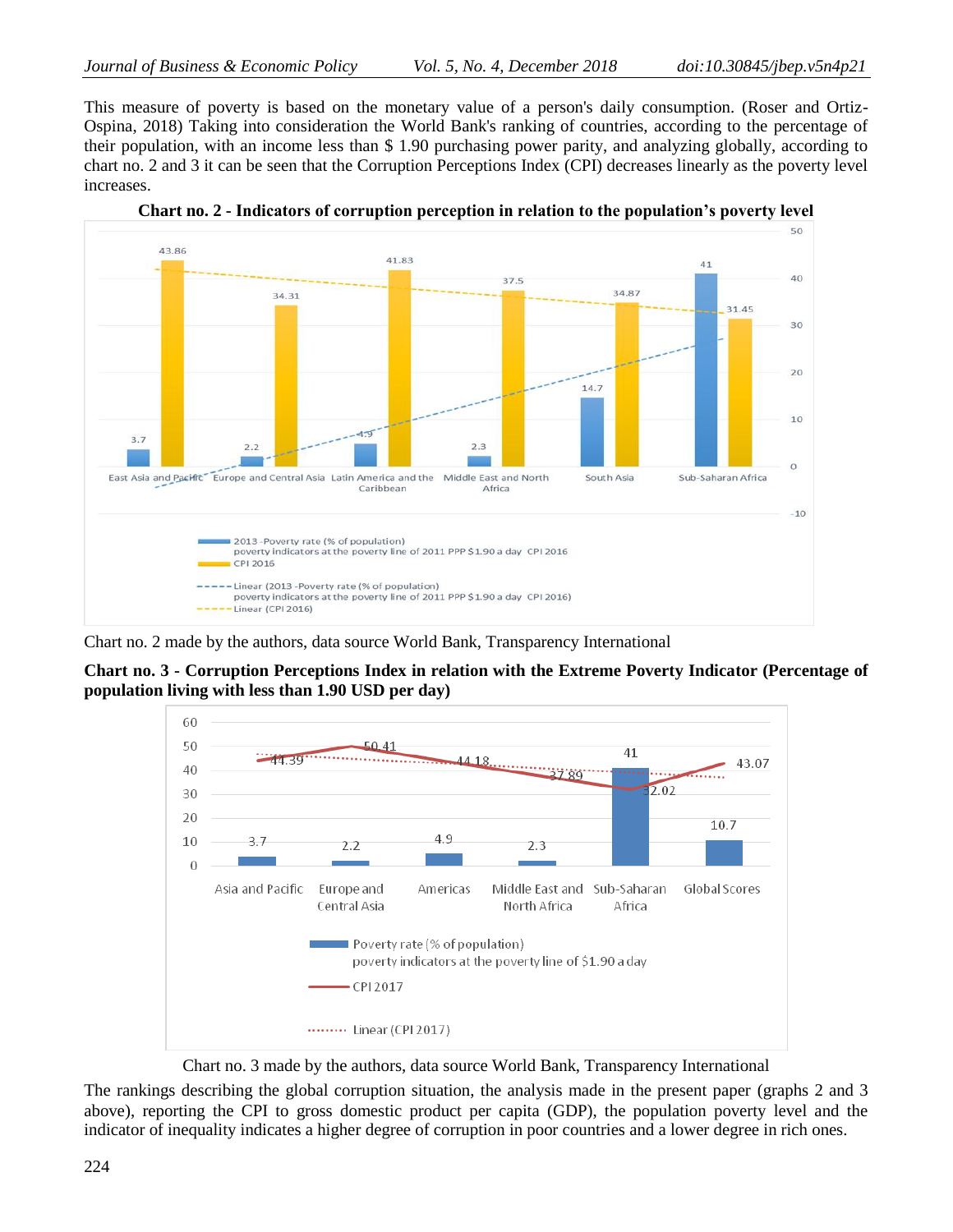#### *Conclusions*

Studies and polls conducted to quantify corruption perception increase corruption awareness and create the necessary premises to combat this scourge. Also, tools for assessing the effectiveness of the fight against corruption as well as the methods used in this respect are created.

Transparency International reports show that, despite attempts to combat global corruption, most countries are developing very slowly in this respect. Reducing corruption is a lengthy process, but in recent years many countries have progressed very little or not at all, with CPI scores improving significantly in just a few states, including Côte d'Ivoire, Senegal and the United Kingdom, while worsening in other countries, such as Syria, Yemen and Australia.

As shown in the annex table no. 1, New Zealand and Denmark are in the top rankings in 2017 also, with a score of 89 and 88, respectively. Syria, South Sudan and Somalia are ranked 14, 12 and 9 points, respectively. The region with the best results is Western Europe, with an average score of 66 points. The regions with the weakest results are Sub-Saharan Africa (average score 32), Eastern Europe and Central Asia (average score 34). (Transparency International, 2017)

As can be easily seen in chart no. 4, and as follows from the data listed in the annex no. 1, the only countries in the world that consistently achieve a score close to the maximum of 100 points in each of the 7 years under review are New Zealand and Denmark. On the opposite side, the most corrupt countries in the world are North Korea, Somalia and Afghanistan.



**Chart no. 4 - Global Perceptions of Corruption Index**

Chart no. 4 – made by the authors, Transparency International data source - CPI evolution, Transparency International - CPI 2017

Overall, there are no significant changes in the Corruption Perceptions Index in 2017. Stagnation does not indicate that the fight against corruption has improved, but rather the opposite, not even New Zealand having scored the perfect score of 100 points in recent years. Only a few countries are showing small incremental changes indicating signs of improvement among the world's states with scores over 80 points: New Zealand (89), Denmark (88),Finland, Norway, Switzerland (85 points each), Singapore, Sweden (84 points each), Canada Netherlands Luxembourg and the United Kingdom, each with 82 points and Germany with 81 points. Countries in northern Europe are considered to be the least corrupt, but specialists foresee the possibility that they may experience an increase in acts conflicting with moral norms, thus confirming the theories that corruption affects all states of the world and reinforcing arguments in favor of identifying effective means to control and maintain this phenomenon as low as possible.

As it can be seen, countries with good scores on Corruption Perceptions Index (i.e. countries considered less corrupt) tend to have good indicators related to the Gross Domestic Product as a measure of development level, as well as good indicators when it comes to measuring population poverty and inequality. In the analysis of corruption inequality is important and needs to be addressed, as it slows down the reduction of poverty. Combating and limiting inequality leads to poverty reduction, generating economic growth.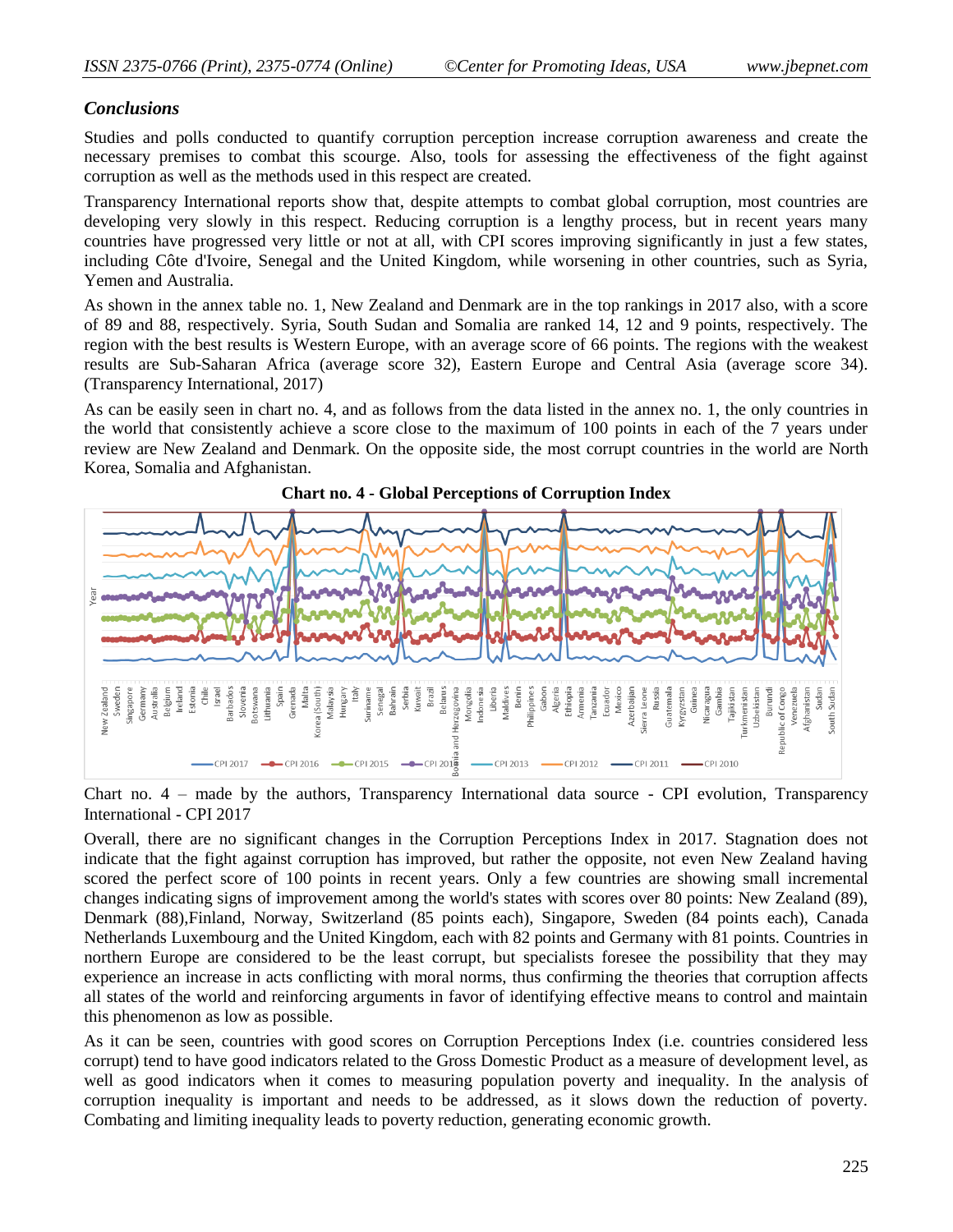Addressing inequality is an important means of combating absolute poverty, with the World Bank providing data on income inequality for most countries in the world. A common measure of inequality is the GINI index, whereby the World Bank measures annually the extent to which the distribution of income (or, in some cases, consumption expenditure) between individuals or households in an economy deviates from a fairly equal distribution. In the World Bank data, the index varies from 0 to 100: a country with a total revenue distribution, where each person received the same income, would have a GINI of 0; a country with a completely uneven distribution, where a person has earned all the money, and everyone else has earned nothing, would have an index of 100. Thus, a 0 GINI index represents perfect equality, while an index of 100 points to major inequality.

As can be seen from Chart no. 4, the link between corruption and inequality is evident globally; there is a vicious circle between corruption, the unequal distribution of power in society and the unequal distribution of wealth.

By comparing CPI 2017 with the GINI, in order to establish the interdependence relationships between them, one can see a correspondence of the changes recorded by the corruption perception index in relation to the GINI indicator, the two indicators being in an obvious interdependence. We used the graphical method to compare the two sets of values representing the GINI and the CPI 2017 corruption perception index, respectively, to establish the link between them, as shown in the graphic no. 5 down below.





Graphic no. 5 made by authors, data source World Bank, Transparency International

As it results from this paper (Graphs 1 and 2 above), it is worth noting that the corruption perception index has a favorable trend depending on the evolution of the gross domestic product. Also, from Chart 6 below, we can see that there is a close link between the Corruption Perceptions Index and the population's poverty level, expressed as the percentage of the population in a country with a less than 1.90 USD income.

Chart no. 6 - Corruption perception index against the poverty level of the population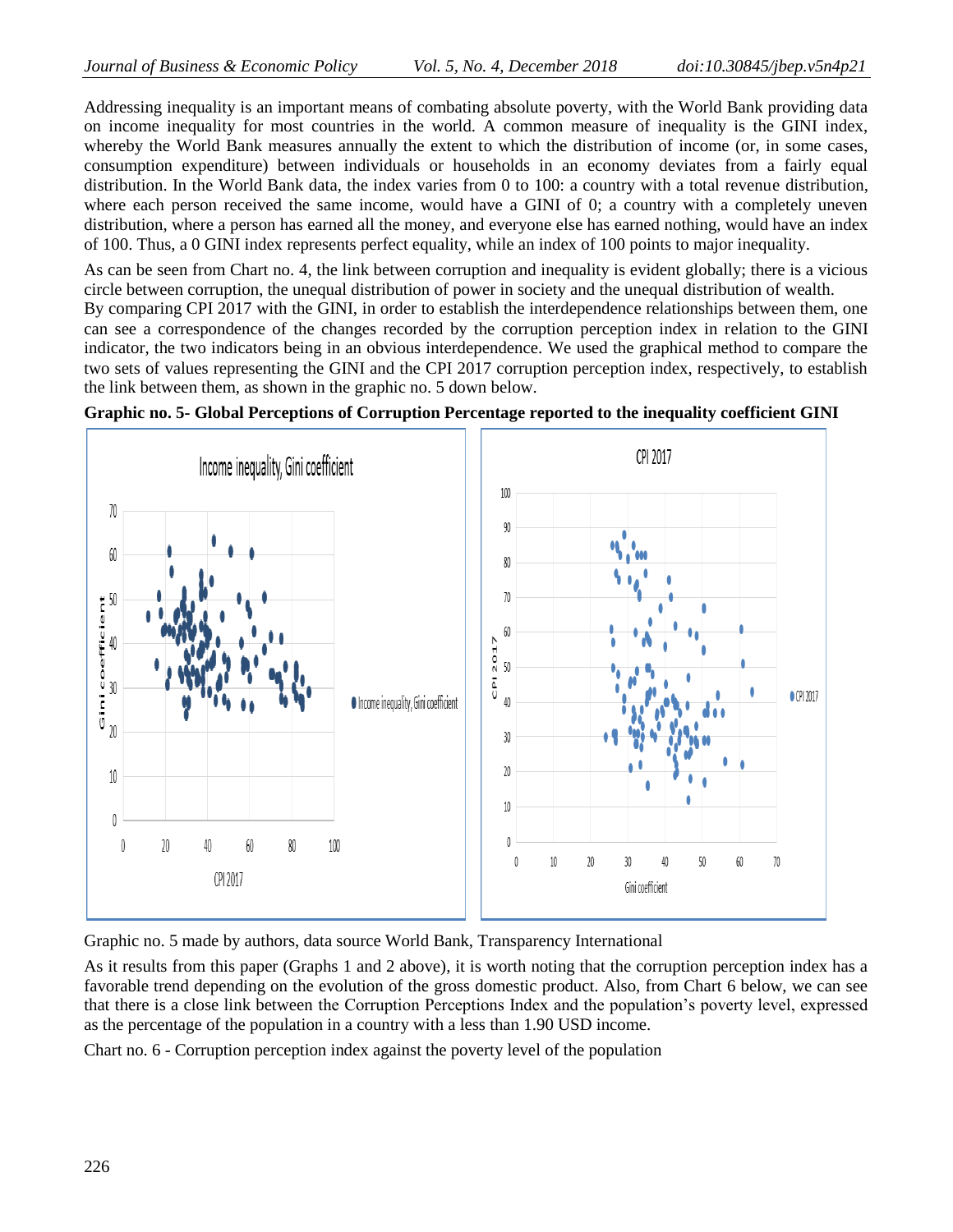

Chart no. 6 conducted by authors, data source World Bank, Transparency International

The results of this analysis reveal a close link between Corruption Perceptions Index, Global Poverty Level and GINI, confirming the hypothesis that they are stronger corruption predictors than the gross domestic product per capita.

## *Bibliography*

ComisiaEuropeana, Raportanticoruptie al UE- Eurostat 2010

- Michael, J., "Syndromes of Corruption: Wealth, Power, and Democracy", EdituraPolirom, 2007
- Riggs, F., "Coups and Crashes: Lessons for Public Administration", înFarazmand,A. (editor), Modern Systems of Government. Exploring the Role of Bureaucrats and Politicians, Thousand Oaks, CL: Sage Publications, 1997
- Friedrich, C.J., "Corruption Cases in Historical Perspective", înHeidenheimer,A.J., Johnston, M. şiLeVine, V.T. (editori), Political Corruption. A Handbook, New Brunswick, NJ: Transaction Publishers, 1999
- Max Roser and Esteban Ortiz-Ospina (2018) "Global Extreme Poverty". Published online at OurWorldInData.org. Retrieved from: 'https://ourworldindata.org/extreme-poverty'
- Nye, J.S., "Corruption and Political Development: A Cost-Benefit Analysis", 1961, The American Political Science Review, vol. 61, nr. 2, pp. 417-427
- Radu, L. și Gulyas, G., (26)/2010, Coruptia in Romania, o problema de nerezolvatRevistaTransilvană de Științe Administrative 2 (26)/2010, pp. 107-124

Transparency International, 2017, [Online] available at www.transparency.org/cpi2017

Proiect INSERT – împreunăpentru o societate inclusive 2014 [Online] available a[thttp://societate-inclusiva.ro/wp](http://societate-inclusiva.ro/wp-content/uploads/2014/11/pliante_promovare_incluziune/pliant%20incluziune%20sociala%20Europa.pdf)  [content/uploads/2014/11/pliante\\_promovare\\_incluziune/pliant%20incluziune%20sociala%20Europa.pdf](http://societate-inclusiva.ro/wp-content/uploads/2014/11/pliante_promovare_incluziune/pliant%20incluziune%20sociala%20Europa.pdf)  $-$ accessed on April 24<sup>th</sup>, 2017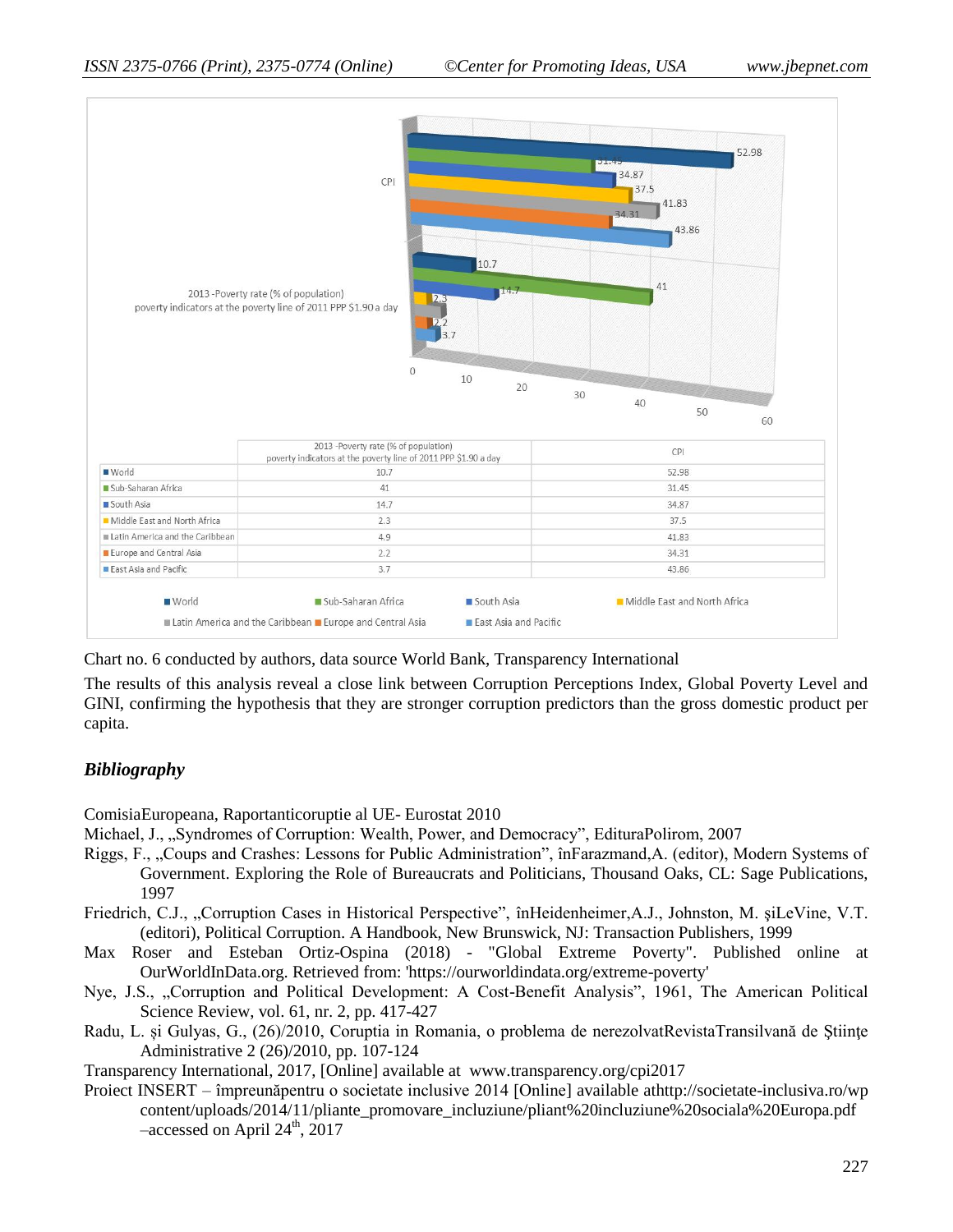# **Anexanr. 1**

|     | Country                             | 2017            | 2016            | 2015                  | 2014                  | 2013            | 2012            | Region                       | Income       |
|-----|-------------------------------------|-----------------|-----------------|-----------------------|-----------------------|-----------------|-----------------|------------------------------|--------------|
|     |                                     | <b>CPI</b>      | <b>CPI</b>      | <b>CPI</b>            | <b>CPI</b>            | <b>CPI</b>      | <b>CPI</b>      |                              | inequality,  |
|     |                                     | Score           | Score           | Score                 | Score                 | Score           | Score           |                              | Gini         |
|     |                                     |                 |                 |                       |                       |                 |                 |                              | coefficient  |
|     | Canada                              | 82              | 82              | 83                    | 81                    | 81              | 84              | Americas                     | 33.7         |
|     | <b>United States</b>                | 75              | 74              | 76                    | 74                    | $\overline{73}$ | 73              | Americas                     | 41.1         |
|     | Uruguay                             | 70              | 71              | 74                    | 73                    | 73              | 72              | Americas                     | 41.6         |
|     |                                     |                 |                 |                       |                       |                 |                 |                              |              |
|     | <b>Barbados</b>                     | 68              | 61              | N/A                   | 74                    | 75              | 76              | Americas                     |              |
|     | Chile                               | 67              | 66              | 70                    | 73                    | $\overline{71}$ | 72              | Americas                     | 50.5         |
|     | <b>Bahamas</b>                      | 65              | 66              | N/A                   | 71                    | $\overline{71}$ | 71              | Americas                     |              |
|     | Costa Rica                          | 59              | 58              | $\overline{55}$       | 54                    | 53              | 54              | Americas                     | 48.5         |
|     | Saint Vincent and the<br>Grenadines | 58              | 60              | N/A                   | 62                    | 62              | 62              | Americas                     | n/a          |
|     | Dominica                            | 57              | 59              | N/A                   | 58                    | 58              | 58              | Americas                     | n/a          |
|     | Saint Lucia                         | 55              | 60              | N/A                   | $\overline{71}$       | $\overline{71}$ | $\overline{71}$ | Americas                     | n/a          |
|     | Grenada                             | $\overline{52}$ | 56              | N/A                   | N/A                   | $\rm N/A$       | N/A             | Americas                     | n/a          |
|     | Cuba                                | 47              | 47              | 47                    | 46                    | 46              | 48              | Americas                     | n/a          |
|     | Jamaica                             | 44              | 39              | 41                    | 38                    | 38              | 38              | Americas                     | n/a          |
|     | Suriname                            | 41              | 45              | $\overline{36}$       | $\overline{36}$       | 36              | 37              |                              | n/a          |
|     |                                     |                 |                 |                       |                       |                 |                 | Americas                     |              |
|     | Trinidad and Tobago                 | 41              | 35              | 39                    | 38                    | 38              | 39              | Americas                     | n/a          |
|     | Argentina                           | 39              | 36              | 32                    | 34                    | 34              | $\overline{35}$ | Americas                     | 42.7         |
|     | Guyana                              | 38              | $\overline{34}$ | 29                    | 30                    | 27              | 28              | Americas                     | n/a          |
|     | <b>Brazil</b>                       | 37              | 40              | 38                    | 43                    | 42              | 43              | Americas                     | 51.5         |
|     | Colombia                            | $\overline{37}$ | $\overline{37}$ | $\overline{37}$       | $\overline{37}$       | 36              | $\overline{36}$ | Americas                     | 53.5         |
|     | Panama                              | $\overline{37}$ | 38              | 39                    | $\overline{37}$       | 35              | 38              | Americas                     | 50.70        |
|     | Peru                                | 37              | 35              | 36                    | 38                    | 38              | 38              | Americas                     | 44.1         |
|     | Bolivia                             | 33              | 33              | 34                    | 35                    | 34              | 34              | Americas                     | 48.4         |
|     | El Salvador                         | 33              | 36              | 39                    | 39                    |                 | 38              |                              | 41.8         |
|     |                                     |                 |                 |                       |                       | 38              |                 | Americas                     |              |
|     | Ecuador                             | 32              | $\overline{31}$ | 32                    | 33                    | 35              | 32              | Americas                     | 45.4         |
|     | Dominican Republic                  | 29              | $\overline{31}$ | $\overline{33}$       | $\overline{32}$       | $\overline{29}$ | $\overline{32}$ | Americas                     | 47.1         |
|     | Honduras                            | 29              | 30              | 31                    | 29                    | 26              | 28              | Americas                     | 50.6         |
|     | Mexico                              | 29              | $\overline{30}$ | 31                    | 35                    | $\overline{34}$ | $\overline{34}$ | Americas                     | 48.2         |
|     | Paraguay                            | 29              | 30              | 27                    | 24                    | 24              | 25              | Americas                     | 51.7         |
|     | Guatemala                           | 28              | 28              | 28                    | 32                    | 29              | $\overline{33}$ | Americas                     | 48.7         |
|     | Nicaragua                           | $\overline{26}$ | $\overline{26}$ | 27                    | 28                    | 28              | 29              | Americas                     | 47.00        |
|     | Haiti                               | $\overline{22}$ | 20              | 17                    | 19                    | 19              | 19              | Americas                     | 60.8         |
|     | Venezuela                           | 18              | 17              | 17                    | 19                    | 20              | 19              |                              | 46.9         |
|     |                                     |                 |                 |                       |                       |                 |                 | Americas                     |              |
|     | Average Americas                    | 44.19           | 44.09           | 40.31                 | 44.94                 | 44.32           | 45.03           |                              | 42.64        |
|     | New Zealand                         | 89              | 90              | 91                    | 91                    | 91              | 90              | Asia Pacific                 | n/a          |
|     | Singapore                           | 84              | 84              | 85                    | 84                    | 86              | 87              | Asia Pacific                 | n/a          |
|     | Australia                           | 77              | 79              | 79                    | 80                    | 81              | 85              | Asia Pacific                 | 34.9         |
|     | Hong Kong                           | 77              | 77              | 75                    | 74                    | 75              | $77 \,$         | Asia Pacific                 | n/a          |
|     | Japan                               | 73              | 72              | 75                    | 76                    | 74              | 74              | Asia Pacific                 | 32.1         |
|     | Bhutan                              | 67              | 65              | 65                    | 65                    | 63              | 63              | Asia Pacific                 | 38.8         |
|     | Taiwan                              | 63              | 61              | 62                    | 61                    | 61              | 61              | Asia Pacific                 | n/a          |
|     | Brunei Darussalam                   | 62              | 58              | N/A                   | N/A                   | 60              | $\overline{55}$ | Asia Pacific                 | n/a          |
|     |                                     |                 |                 |                       |                       |                 |                 |                              |              |
|     | Korea, South                        | 54<br>47        | 53<br>49        | 54<br>$\overline{50}$ | 55<br>$\overline{52}$ | 55<br>50        | 56<br>49        | Asia Pacific<br>Asia Pacific | n/a<br>46.30 |
|     | Malaysia                            |                 |                 |                       |                       |                 |                 |                              |              |
|     | Vanuatu                             | 43              | N/A             | $\rm N/A$             | N/A                   | $\rm N/A$       | $\rm N/A$       | Asia Pacific                 | 37.2         |
|     | China                               | 41              | 40              | 37                    | 36                    | 40              | 39              | Asia Pacific                 | 42.2         |
|     | India                               | 40              | 40              | 38                    | 38                    | 36              | 36              | Asia Pacific                 | 35.1         |
|     | Solomon Islands                     | 39              | 42              | N/A                   | N/A                   | N/A             | N/A             | Asia Pacific                 | 46.1         |
|     | Sri Lanka                           | 38              | 36              | 37                    | 38                    | 37              | 40              | Asia Pacific                 | 39.2         |
|     | Timor-Leste                         | 38              | 35              | 28                    | 28                    | 30              | 33              | Asia Pacific                 | 31.6         |
|     | Indonesia                           | 37              | 37              | 36                    | $\overline{34}$       | 32              | $\overline{32}$ | Asia Pacific                 | 39.5         |
|     | Thailand                            | 37              | 35              | 38                    | 38                    | 35              | 37              | Asia Pacific                 | 37.9         |
|     |                                     |                 |                 |                       |                       |                 |                 |                              |              |
|     | Mongolia                            | 36              | 38              | 39                    | 39                    | 38              | 36              | Asia Pacific                 | 32           |
|     | Vietnam                             | 35              | 33              | 31                    | 31                    | 31              | 31              | Asia Pacific                 | n/a          |
|     | Philippines                         | 34              | $\overline{35}$ | 35                    | 38                    | 36              | 34              | Asia Pacific                 | 43           |
|     | Maldives                            | 33              | 36              | N/A                   | N/A                   | $\rm N/A$       | N/A             | Asia Pacific                 | 38.4         |
|     | Pakistan                            | 32              | 32              | $30\,$                | 29                    | 28              | $27\,$          | Asia Pacific                 | 30.7         |
|     | Nepal                               | 31              | 29              | 27                    | 29                    | 31              | $27\,$          | Asia Pacific                 | 32.8         |
|     | Myanmar                             | 30              | $28\,$          | $22\,$                | $21\,$                | 21              | 15              | Asia Pacific                 | n/a          |
|     | Lao PDR                             | 29              | 30              | $\overline{25}$       | 25                    | 26              | $21\,$          | Asia Pacific                 | n/a          |
|     | Papua New Guinea                    | 29              | $28\,$          | $25\,$                | $\overline{25}$       | 25              | $25\,$          | Asia Pacific                 | 43.9         |
|     | Bangladesh                          | $28\,$          | 26              | $25\,$                | $25\,$                | 27              | 26              | Asia Pacific                 | 32.1         |
|     |                                     |                 |                 |                       |                       |                 |                 |                              |              |
|     |                                     |                 |                 |                       |                       |                 |                 |                              |              |
| 228 | Cambodia<br>Korea, North            | $21\,$<br>17    | $21\,$<br>12    | $21\,$<br>8           | $21\,$<br>8           | 20<br>8         | $22\,$<br>8     | Asia Pacific<br>Asia Pacific | 30.8<br>n/a  |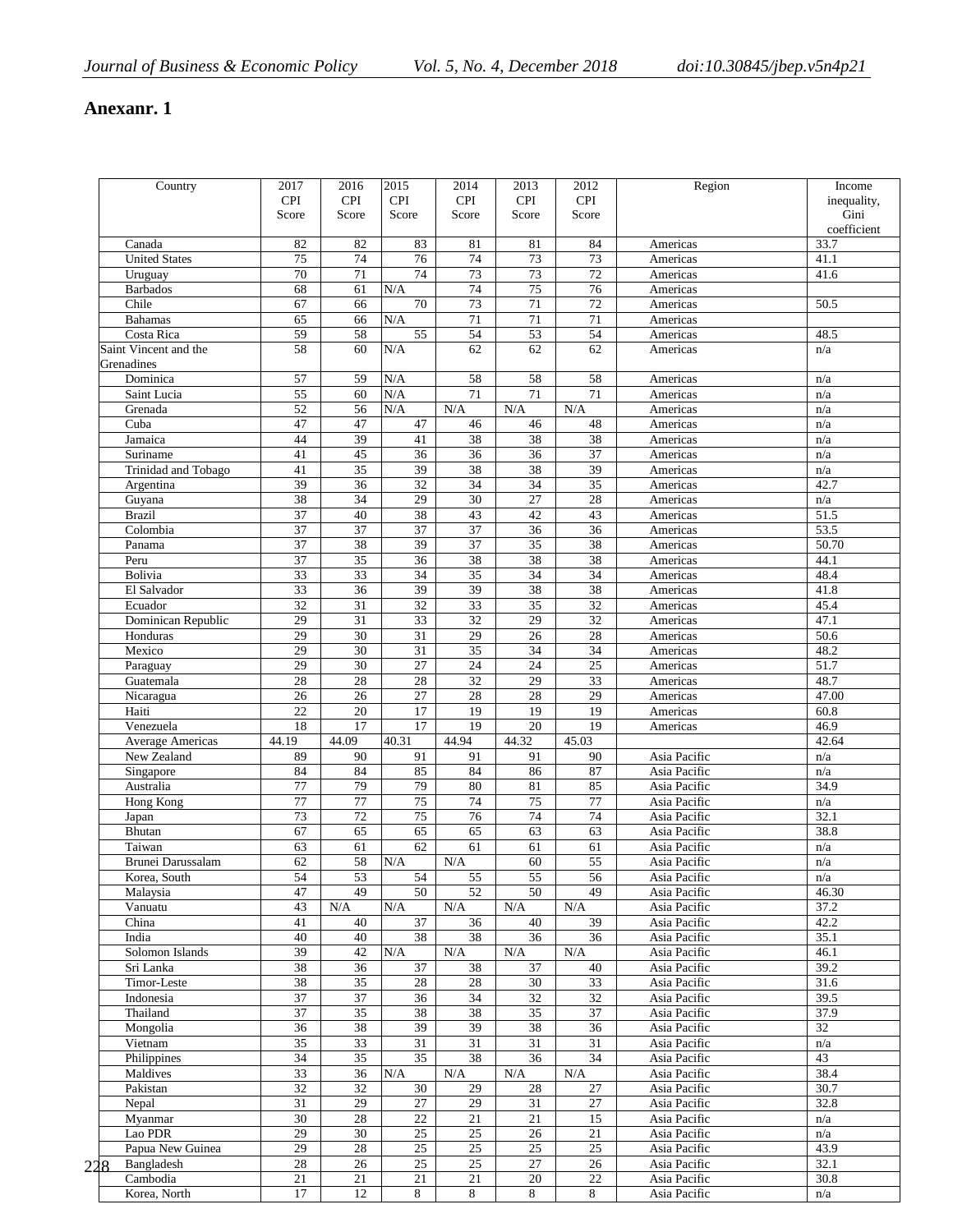| Afghanistan                 | 15              | 15              | 11              | 12              | 8               | 8               | Asia Pacific                                                 | n/a             |
|-----------------------------|-----------------|-----------------|-----------------|-----------------|-----------------|-----------------|--------------------------------------------------------------|-----------------|
| Average Asia Pacific        | 44.39           | 43.87           | 42.56           | 42.70           | 43.04           | 42.64           |                                                              | 37.23           |
| Denmark                     | 88              | 90              | 91              | 92              | 91              | 90              | Europe and Central Asia                                      | 29.1            |
| Finland                     | 85              | 89              | 90              | 89              | 89              | 90              | Europe and Central Asia                                      | 27.1            |
| Norway                      | 85              | 85              | 88              | 86              | 86              | 85              | Europe and Central Asia                                      | 25.9            |
| Switzerland                 | 85              | 86              | 86              | 86              | 85              | 86              | Europe and Central Asia                                      | 31.6            |
| Sweden                      | 84              | 88              | 89              | 87              | 89              | 88              | Europe and Central Asia                                      | 27.3            |
| Luxembourg                  | 82              | 81              | 85              | 82              | 80              | 80              | Europe and Central Asia                                      | 34.80           |
| Netherlands                 | 82              | 83              | 84              | 83              | 83              | 84              | <b>Europe and Central Asia</b>                               | 28              |
| <b>United Kingdom</b>       | 82              | 81              | 81              | $78\,$          | 76              | 74              | Europe and Central Asia                                      | 32.6            |
| Germany                     | 81              | 81              | 81              | 79              | 78              | 79              | Europe and Central Asia                                      | 30.1            |
| Iceland                     | 77              | 78              | 79              | 79              | 78              | 82              | Europe and Central Asia                                      | 26.9            |
| Austria                     | $\overline{75}$ | $\overline{75}$ | $\overline{76}$ | $\overline{72}$ | 69              | 69              | Europe and Central Asia                                      | 30.5            |
| Belgium                     | 75              | 77              | $77 \,$         | 76              | 75              | 75              | Europe and Central Asia                                      | 27.60           |
| Ireland                     | 74              | 73              | $\overline{75}$ | 74              | $\overline{72}$ | 69              | Europe and Central Asia                                      | 32.5            |
| Estonia                     | $\overline{71}$ | 70              | 70              | 69              | 68              | 64              | Europe and Central Asia                                      | 33.1            |
| France                      | 70              | 69              | 70              | 69              | $71\,$          | 71              | Europe and Central Asia                                      | 33.1            |
| Portugal                    | 63              | 62              | 64              | 63              | 62              | 63              | Europe and Central Asia                                      | $\overline{36}$ |
| Slovenia                    | 61              | 61              | 60              | 58              | 57              | 61              | Europe and Central Asia                                      | 25.6            |
| Poland                      | 60              | 62              | 63              | 61              | 60              | 58              | Europe and Central Asia                                      | 32.10           |
| Lithuania                   | 59              | 59<br>57        | 59              | 58              | 57              | 54<br>49        | Europe and Central Asia                                      | 35.1            |
| Latvia                      | 58              |                 | 56              | 55<br>63        | 53              |                 | Europe and Central Asia<br>Europe and Central Asia           | 35.5            |
| Cyprus<br>Czech Republic    | 57<br>57        | 55<br>55        | 61<br>56        | $\overline{51}$ | 63<br>48        | 66<br>49        | Europe and Central Asia                                      | 34.3<br>26.1    |
|                             | 57              | 58              | 58              | 60              | 59              |                 | Europe and Central Asia                                      | 35.9            |
| Spain<br>Georgia            | 56              | 57              | 52              | 52              | 49              | 65<br>52        | Europe and Central Asia                                      | 40.10           |
| Malta                       | 56              | 55              | 60              | 55              | 56              | 57              | Europe and Central Asia                                      | n/a             |
| Italy                       | 50              | 47              | 44              | 43              | 43              | 42              | Europe and Central Asia                                      | 35.2            |
| Slovakia                    | 50              | $\overline{51}$ | $\overline{51}$ | $\overline{50}$ | 47              | 46              | Europe and Central Asia                                      | 26.1            |
| Croatia                     | 49              | 49              | 51              | 48              | 48              | 46              | Europe and Central Asia                                      | 32.5            |
| Greece                      | 48              | 44              | 46              | 43              | 40              | 36              | Europe and Central Asia                                      | 36.7            |
| Romania                     | 48              | 48              | 46              | 43              | 43              | 44              | Europe and Central Asia                                      | 27.40           |
| Montenegro                  | 46              | 45              | 44              | 42              | 44              | 41              | Europe and Central Asia                                      | 31.9            |
| Hungary                     | 45              | 48              | 51              | 54              | 54              | 55              | Europe and Central Asia                                      | 30.6            |
| <b>Belarus</b>              | 44              | 40              | $\overline{32}$ | 31              | 29              | 31              | Europe and Central Asia                                      | 27.2            |
| Bulgaria                    | 43              | 41              | 41              | 43              | 41              | 41              | Europe and Central Asia                                      | 36              |
| Serbia                      | 41              | 42              | 40              | 41              | 42              | 39              | Europe and Central Asia                                      | 29.1            |
| Turkey                      | 40              | 41              | 42              | 45              | 50              | 49              | Europe and Central Asia                                      | 40.20           |
| Kosovo                      | 39              | $\overline{36}$ | $\overline{33}$ | 33              | 33              | 34              | Europe and Central Asia                                      | n/a             |
| Albania                     | 38              | 39              | 36              | 33              | 31              | 33              | Europe and Central Asia                                      | 29              |
| Bosnia and Herzegovina      | 38              | 39              | 38              | 39              | 42              | 42              | Europe and Central Asia                                      | 33.8            |
| Armenia                     | 35              | 33              | 35              | 37              | 36              | 34              | Europe and Central Asia                                      | 31.5            |
| The FYR of Macedonia        | 35              | 37              | 42              | 45              | 44              | 43              | Europe and Central Asia                                      | n/a             |
| Azerbaijan                  | 31              | 30              | 29              | 29              | 28              | $\overline{27}$ | Europe and Central Asia                                      | 31.80           |
| Kazakhstan                  | 31              | 29              | 28              | 29              | 26              | 28              | Europe and Central Asia                                      | 26.3            |
| Moldova                     | 31              | 30              | 33              | $\overline{35}$ | $\overline{35}$ | 36              | Europe and Central Asia                                      | 26.8            |
| Ukraine                     | 30              | 29              | 27              | 26              | 25              | 26              | Europe and Central Asia                                      | 24.1            |
| Kyrgyzstan                  | 29              | 28              | 28              | $27\,$          | 24              | 24              | Europe and Central Asia                                      | 26.8            |
| Russia                      | 29              | 29              | 29              | 27              | 28              | 28              | Europe and Central Asia                                      | 41.6            |
| Uzbekistan                  | $22\,$          | 21              | 19              | 18              | 17              | 17              | Europe and Central Asia                                      | n/a             |
| Tajikistan                  | 21              | 25              | 26              | 23              | 22              | $22\,$          | Europe and Central Asia                                      | 30.8            |
| Turkmenistan                | 19              | $\overline{22}$ | 18              | 17              | $\overline{17}$ | 17              | Europe and Central Asia                                      | n/a             |
| Average Europe and          | 54.24           | 54.2            | 54.4            | 53.56           | 52.86           | 52.82           |                                                              | 31.25           |
| Central Asia                |                 |                 |                 |                 |                 |                 |                                                              |                 |
| <b>United Arab Emirates</b> | 71<br>63        | 66              | 70<br>71        | 70<br>69        | 69<br>68        | 68<br>68        | Middle East and North Africa<br>Middle East and North Africa | n/a             |
| Qatar<br>Israel             | 62              | 61<br>64        | 61              | 60              | 61              | 60              | Middle East and North Africa                                 | n/a<br>42.8     |
| Saudi Arabia                | 49              | 46              | 52              | 49              | 46              | 44              | Middle East and North Africa                                 | n/a             |
| Jordan                      | 48              | 48              | 53              | 49              | 45              | 48              | Middle East and North Africa                                 | n/a             |
| Oman                        | 44              | 45              | 45              | 45              | 47              | 47              | Middle East and North Africa                                 | n/a             |
| Tunisia                     | 42              | 41              | 38              | 40              | 41              | 41              | Middle East and North Africa                                 | 35.8            |
| Morocco                     | 40              | $\overline{37}$ | $\overline{36}$ | 39              | 37              | $\overline{37}$ | Middle East and North Africa                                 | 40.7            |
| Kuwait                      | 39              | 41              | 49              | 44              | 43              | 44              | Middle East and North Africa                                 | n/a             |
| Bahrain                     | 36              | 43              | 51              | 49              | 48              | 51              | Middle East and North Africa                                 | n/a             |
| Algeria                     | 33              | 34              | 36              | 36              | 36              | 34              | Middle East and North Africa                                 | n/a             |
| Egypt                       | 32              | 34              | 36              | 37              | 32              | 32              | Middle East and North Africa                                 | n/a             |
| Iran                        | 30              | 29              | 27              | 27              | 25              | $28\,$          | Middle East and North Africa                                 | 37.4            |
| Lebanon                     | 28              | $28\,$          | 28              | 27              | 28              | $30\,$          | Middle East and North Africa                                 | n/a             |
| Mauritania                  | $28\,$          | $27\,$          | 31              | 30              | $30\,$          | 31              | Middle East and North Africa                                 | 32.4            |
| Iraq                        | 18              | 17              | 16              | 16              | 16              | 18              | Middle East and North Africa                                 | n/a             |